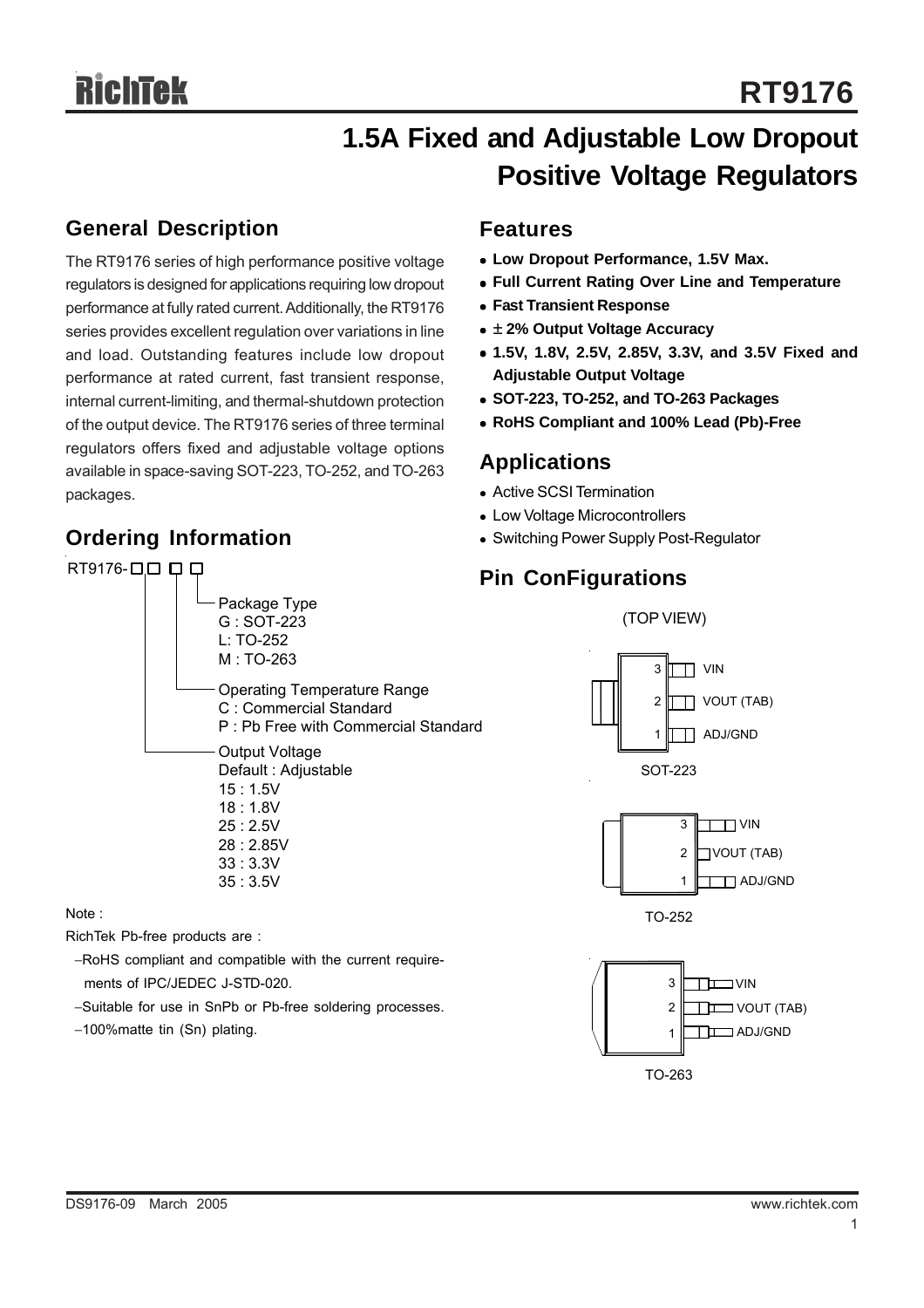# **Typical Application Circuit**



(2) C2 required for stability.





(1) C1 needed if device is far from filter capacitors. (2) C2 required for stability.





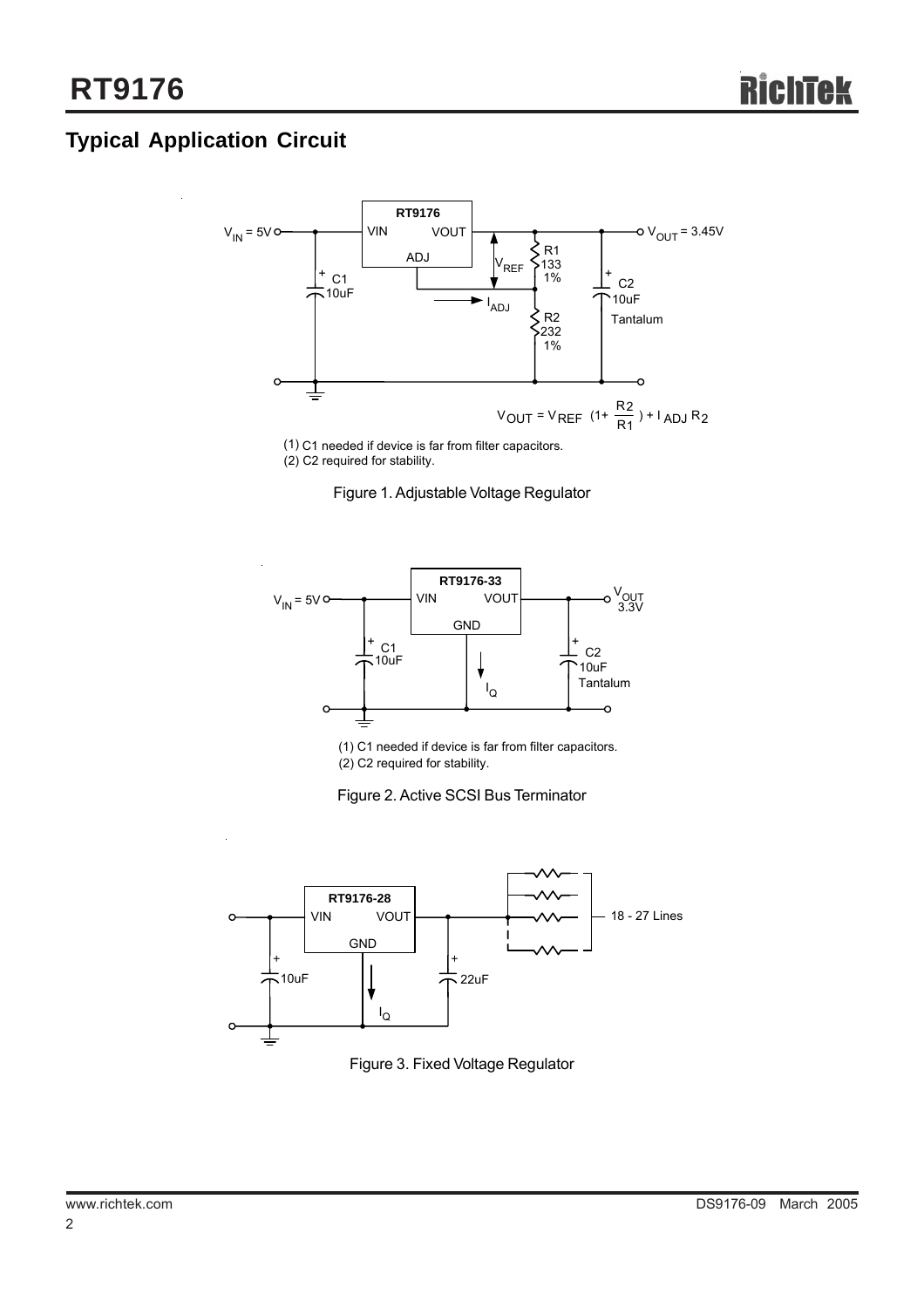### **Function Block Diagram**



## **Functional Pin Description**

| <b>Pin Name</b> | <b>IPin Function</b>         |
|-----------------|------------------------------|
| ADJ/GND         | Adjust Output Voltage or GND |
| <b>NOUT</b>     | <b>Output Voltage</b>        |
| IVIN            | Power Input                  |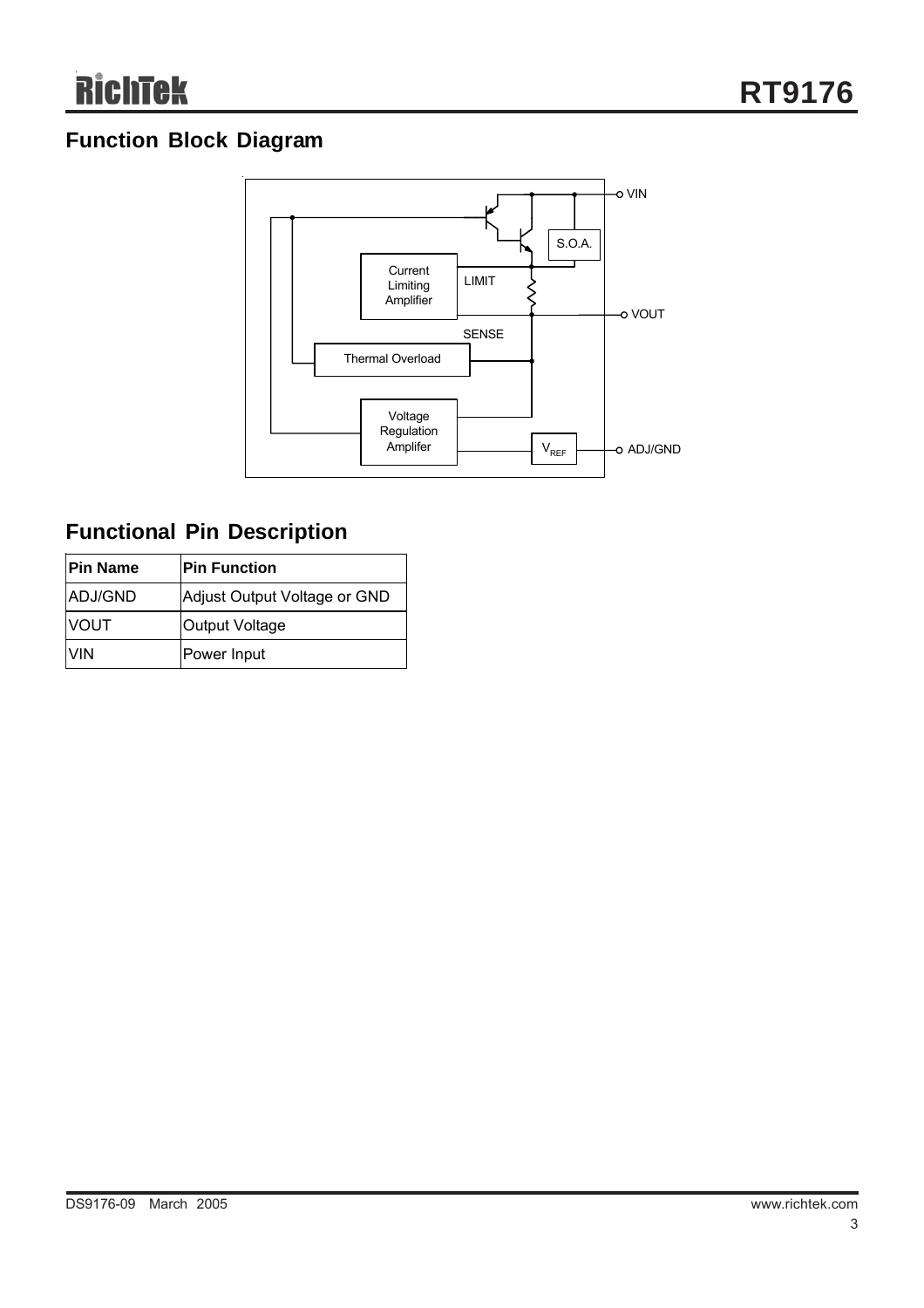### **Absolute Maximum Ratings** (Note 1)

| • Power Dissipation, $P_D @ T_A = 25^{\circ}C$ |  |
|------------------------------------------------|--|
|                                                |  |
|                                                |  |
|                                                |  |
| • Package Thermal Resistance (Note 6)          |  |
|                                                |  |
|                                                |  |
|                                                |  |
|                                                |  |
|                                                |  |
|                                                |  |
|                                                |  |
|                                                |  |
|                                                |  |
| • ESD Susceptibility (Note 2)                  |  |
|                                                |  |
|                                                |  |
|                                                |  |

# **Recommended Operating Conditions** (Note 3)

| $-40^{\circ}$ C to 125 $^{\circ}$ C $^{-1}$ |
|---------------------------------------------|

### **Electrical Characteristics**

 $(T_A = 25^{\circ} \text{C}, \text{ unless otherwise specified})$ 

| <b>Parameter</b>              |           | Symbol                 | <b>Test Conditions</b>                                                   | Min            | <b>Typ</b> | <b>Max</b> | <b>Units</b> |  |
|-------------------------------|-----------|------------------------|--------------------------------------------------------------------------|----------------|------------|------------|--------------|--|
| Reference Voltage<br>(Note 4) | RT9176    | <b>V<sub>REF</sub></b> | $I_{OUT}$ = 10mA, $(V_{IN} - V_{OUT})$ = 2V,<br>$T_A = 25^{\circ}C$      | 1.256<br>1.243 |            | 1.281      | $\vee$       |  |
|                               |           |                        | 10mA < $I_{OUT}$ < 1.5A,<br>$1.5V < V_{IN} - V_{OUT} < 10V$              | 1.231          | 1.256      | 1.294      | $\vee$       |  |
|                               | RT9176-15 | <b>VOUT</b>            | $I_{OUT}$ = 10mA, $V_{IN}$ = 3.3V, T <sub>J</sub> = 25 °C                | 1.485          | 1.5        | 1.53       | $\vee$       |  |
|                               |           |                        | $0 < I_{\text{OUT}} < 1.5$ A, 3.3V $<$ V <sub>IN</sub> $<$ 10V           | 1.470          | 1.5        | 1.55       |              |  |
|                               | RT9176-18 |                        | $I_{OUT}$ = 10mA, $V_{IN}$ = 3.3V, T <sub>J</sub> = 25 °C                | 1.797          | 1.815      | 1.85       |              |  |
|                               |           |                        | $0 < I_{\text{OUT}} < 1.5$ A, 3.3V $<$ V <sub>IN</sub> $<$ 10V           | 1.779          | 1.815      | 1.87       |              |  |
| Output Voltage<br>(Note 4)    | RT9176-25 |                        | $I_{OUT}$ = 10mA, $V_{IN}$ = 4.0V, T <sub>J</sub> = 25 °C                | 2.460          | 2.500      | 2.544      |              |  |
|                               |           |                        | $0 < I_{OUT} < 1.5A, 4.0V < V_{IN} < 10V$                                | 2.450          | 2.500      | 2.550      |              |  |
|                               | RT9176-28 |                        | $I_{\text{OUT}}$ = 10mA, $V_{\text{IN}}$ = 4.25V, T <sub>J</sub> = 25 °C | 2.822          | 2.850      | 2.910      |              |  |
|                               |           |                        | $0 < I_{OUT} < 1.5A, 4.25V < V_{IN} < 10V$                               | 2.793          | 2.850      | 2.936      |              |  |
|                               | RT9176-33 |                        | $I_{OUT}$ = 10mA, $V_{IN}$ = 4.75V, T <sub>J</sub> = 25 <sup>o</sup> C   | 3.267          | 3.300      | 3.365      |              |  |
|                               |           |                        | $0 < I_{OUT} < 1.5A, 4.75V < V_{IN} < 10V$                               | 3.234          | 3.300      | 3.400      |              |  |
|                               | RT9176-35 |                        | $I_{\text{OUT}}$ = 10mA, $V_{\text{IN}}$ = 5V, T <sub>J</sub> = 25°C     | 3.465          | 3.500      | 3.570      |              |  |
|                               |           |                        | $0 < I_{OUT} < 1.5A$ , 5.0V $<$ V <sub>IN</sub> $<$ 10V                  | 3.430          | 3.500      | 3.605      |              |  |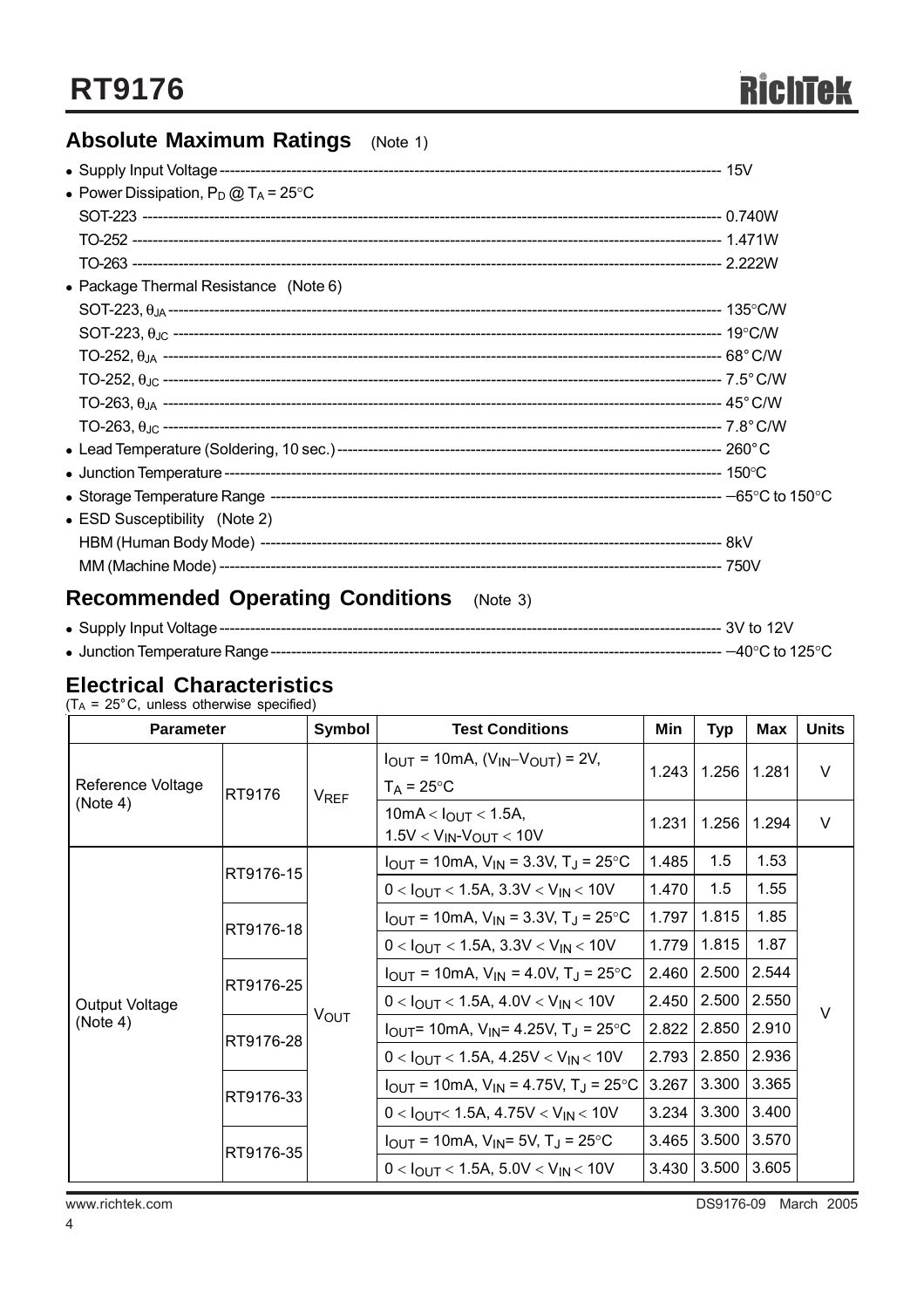| <b>Parameter</b>               |           | Symbol          | <b>Test Conditions</b>                                                                                                                                                                                                                                 |                          | <b>Typ</b> | <b>Max</b>      | <b>Units</b>  |
|--------------------------------|-----------|-----------------|--------------------------------------------------------------------------------------------------------------------------------------------------------------------------------------------------------------------------------------------------------|--------------------------|------------|-----------------|---------------|
|                                | RT9176    |                 | $IOUT = 10mA,$<br>$1.5V \leq V_{IN} - V_{OUT} \leq 10V$                                                                                                                                                                                                |                          | 0.1        | 0.3             | %             |
|                                | RT9176-15 | <b>AVLINE</b>   | $1_{\text{OUT}} = 0$ mA, 3.3V $\leq$ V <sub>IN</sub> $\leq$ 15V                                                                                                                                                                                        | $- -$                    | 1          | 6               | mV            |
| Line Regulation                | RT9176-18 |                 | $I_{\text{OUT}} = 0$ mA, $3.3V \le V_{\text{IN}} \le 15V$                                                                                                                                                                                              | $-$                      | 1          | 6               | mV            |
| (Note 4)                       | RT9176-25 |                 | $I_{\text{OUT}} = 0$ mA, $4.0 \text{V} \leq V_{\text{IN}} \leq 15 \text{V}$                                                                                                                                                                            | $-$                      | 1          | 6               | mV            |
|                                | RT9176-28 |                 | $1_{\text{OUT}} = 0$ mA, 4.25V $\leq$ V <sub>IN</sub> $\leq$ 15V                                                                                                                                                                                       | --                       | 1          | 6               | mV            |
|                                | RT9176-33 |                 | $1_{\text{OUT}}$ = 0mA, 4.75V $\leq$ V <sub>IN</sub> $\leq$ 15V                                                                                                                                                                                        | $-$                      | 1          | 6               | mV            |
|                                | RT9176-35 |                 | $I_{\text{OUT}} = 0$ mA, 5.0V $\leq$ V <sub>IN</sub> $\leq$ 15V                                                                                                                                                                                        |                          | 1          | 6               | mV            |
|                                | RT9176    | $\Delta V$ LOAD | $(V_{IN}-V_{OUT})$ = 3V, 0mA $\leq$ I $_{OUT}$ $\leq$ 1.5A                                                                                                                                                                                             | $-$                      | 0.2        | 0.4             | $\frac{0}{0}$ |
|                                | RT9176-15 |                 | $V_{IN}$ = 3.3V, 0 $\leq$ 1 $_{OUT}$ $\leq$ 1.5A<br>$V_{IN}$ = 3.3V, 0 ≤ l <sub>OUT</sub> ≤ 1.5A<br>$V_{IN}$ = 4.0V, 0 $\leq$ 1 $_{OUT}$ $\leq$ 1.5A<br>$V_{IN}$ = 4.25V, 0 ≤ l <sub>OUT</sub> ≤ 1.5A<br>$V_{IN}$ = 4.75V, 0 ≤ l <sub>OUT</sub> ≤ 1.5A |                          | 1          | 10              | mV            |
|                                | RT9176-18 |                 |                                                                                                                                                                                                                                                        |                          | 1          | 10 <sup>1</sup> | mV            |
| Load Regulation<br>(Note 4)    | RT9176-25 |                 |                                                                                                                                                                                                                                                        |                          | 1          | 10              | mV            |
|                                | RT9176-28 |                 |                                                                                                                                                                                                                                                        |                          | 1          | 10 <sup>1</sup> | mV            |
|                                | RT9176-33 |                 |                                                                                                                                                                                                                                                        |                          | 1          | 12              | mV            |
|                                | RT9176-35 |                 | $V_{IN}$ = 5.0V, 0 $\leq$ 1 $_{OUT}$ $\leq$ 1.5A                                                                                                                                                                                                       | $-$                      | 1          | 15              | mV            |
|                                |           |                 | $I_{\text{OUT}} = 500 \text{mA}$                                                                                                                                                                                                                       | $-$                      | 1.15       | 1.25            | V             |
| Dropout Voltage                | (Note 5)  | <b>VDROP</b>    | $1_{\text{OUT}} = 1.5$ A                                                                                                                                                                                                                               | $\overline{\phantom{a}}$ | 1.3        | 1.5             | V             |
| <b>Current Limit</b>           |           | $I_{LIM}$       | $V_{IN} = 5V$                                                                                                                                                                                                                                          |                          | 1.75       | --              | A             |
| Minimum Load Current RT9176    |           |                 | $(V_{IN} - V_{OUT}) = 2V$                                                                                                                                                                                                                              | $-$                      | 5          | 10 <sup>1</sup> | mA            |
| Quiescent Current<br>RT9176-XX |           | lQ              | $V_{IN} = 5V$                                                                                                                                                                                                                                          |                          | 5          | 10              | mA            |
| <b>Ripple Rejection</b>        |           | <b>PSRR</b>     | $f_{RIPPLE}$ = 120Hz,<br>$(V_{IN} - V_{OUT}) = 2V$ , $V_{RIPPLE} = 1V_{P-P}$                                                                                                                                                                           |                          | 72         | $-$             | dB            |
| Adjust Pin Current             |           | <b>LADJ</b>     |                                                                                                                                                                                                                                                        |                          | 65         | 120             | $\mu$ A       |
| Adjust Pin Current Change      |           | $\Delta I$ ADJ  | 10mA ≤ $I_{OUT}$ ≤ 1.5A, $V_{IN}$ = 5V                                                                                                                                                                                                                 |                          | 0.2        | 5               | μA            |

- **Note 1.** Stresses listed as the above "Absolute Maximum Ratings" may cause permanent damage to the device. These are for stress ratings. Functional operation of the device at these or any other conditions beyond those indicated in the operational sections of the specifications is not implied. Exposure to absolute maximum rating conditions for extended periods may remain possibility to affect device reliability.
- **Note 2.** Devices are ESD sensitive. Handling precaution recommended.
- **Note 3.** The device is not guaranteed to function outside its operating conditions.
- **Note 4.** Low duty cycle pulse testing with Kelvin connections.
- Note 5. The dropout voltage is defined as V<sub>IN</sub> -V<sub>OUT</sub>, which is measured when V<sub>OUT</sub> is V<sub>OUT(NORMAL)</sub> − 100mV.
- **Note 6.** θ<sub>JA</sub> is measured in the natural convection at T<sub>A</sub> = 25°C on a low effective thermal conductivity test board of JEDEC 51-3 thermal measurement standard. The pad size is  $6$ mm<sup>2</sup> on SOT-223 packages, 100mm<sup>2</sup> on TO-252 packages, 125mm<sup>2</sup> on TO-263 packages.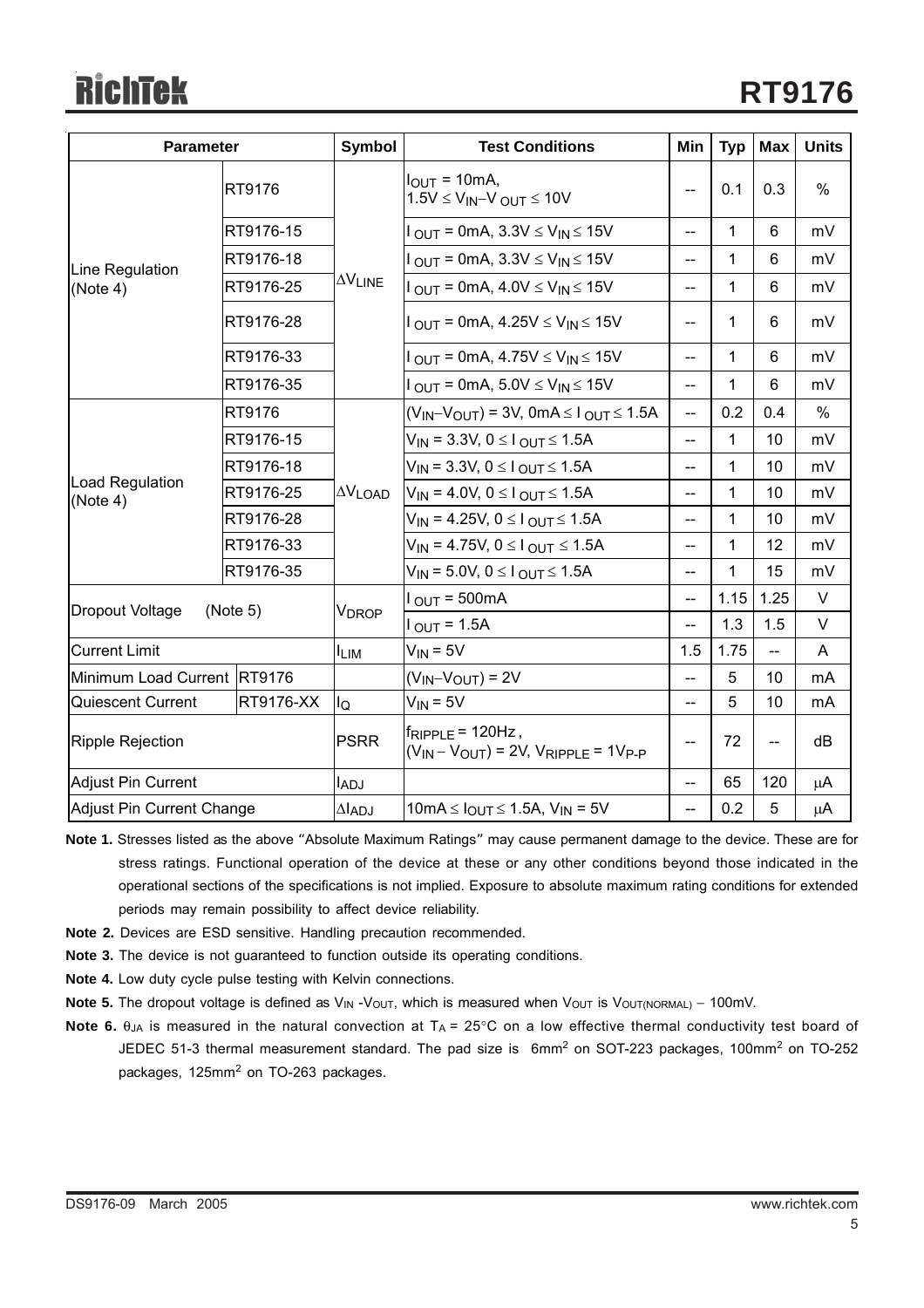### **Typical Operating Characteristics**









**Quiescent Current vs. Temperature**



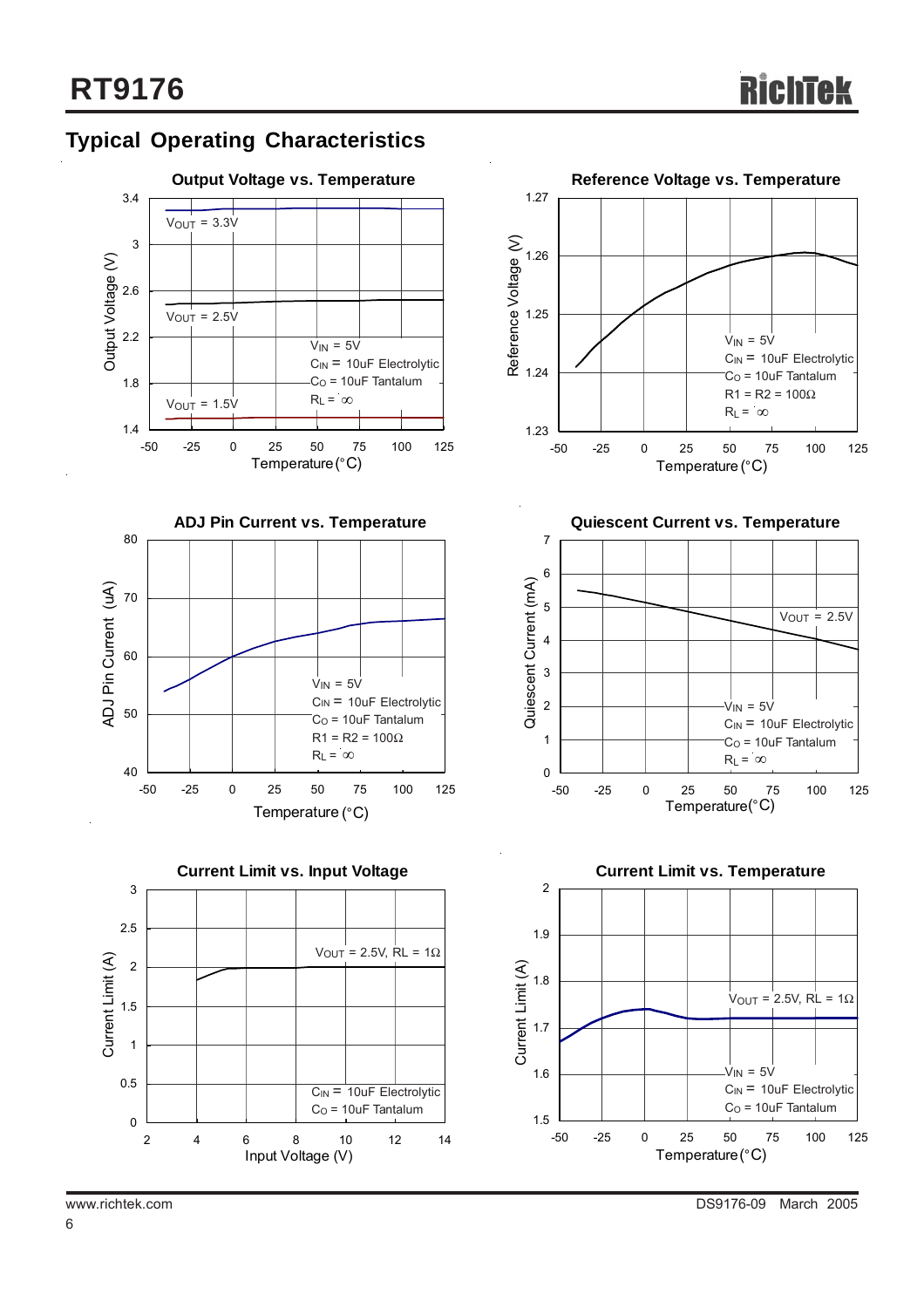# **chtek**



DS9176-09 March 2005 www.richtek.com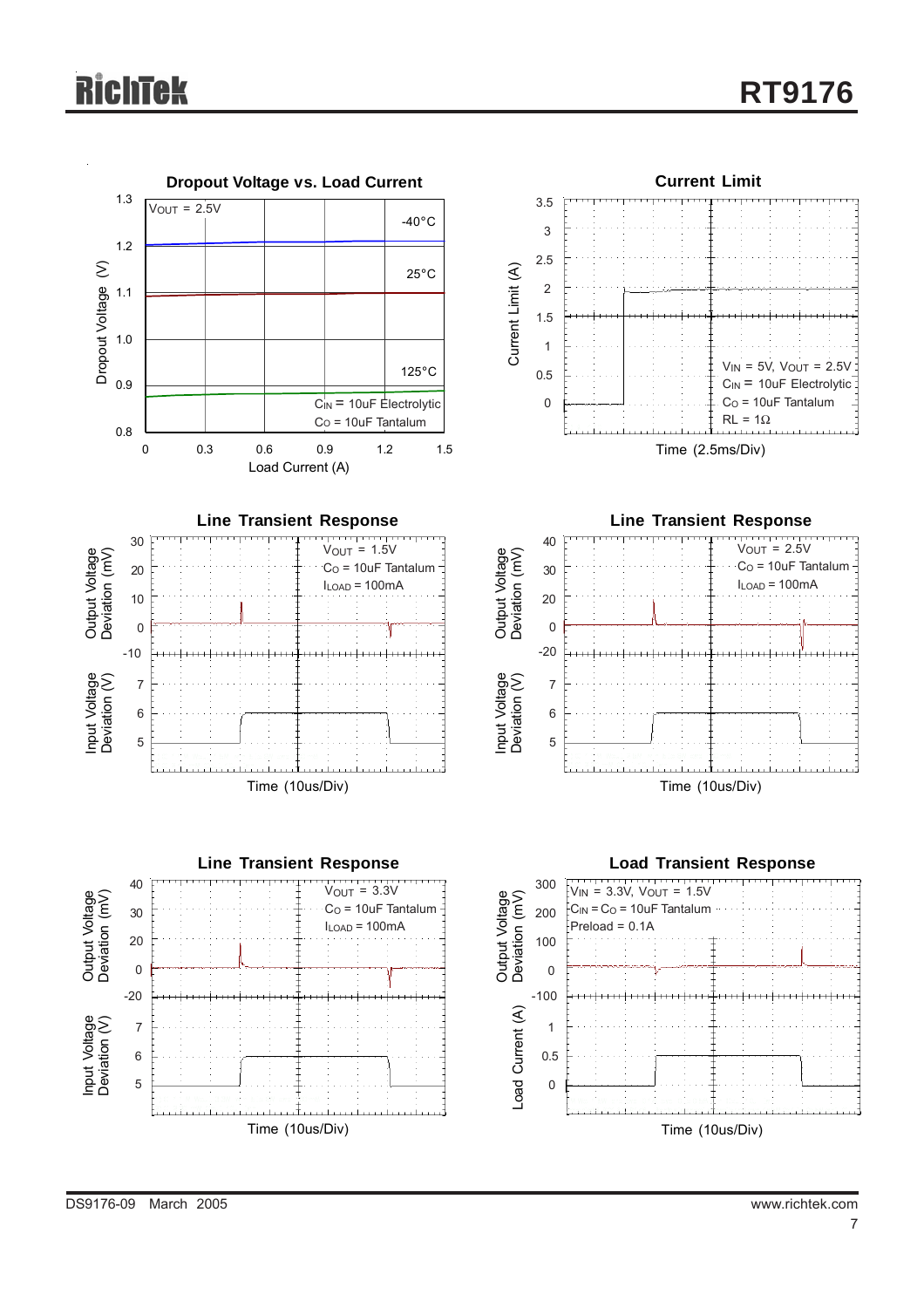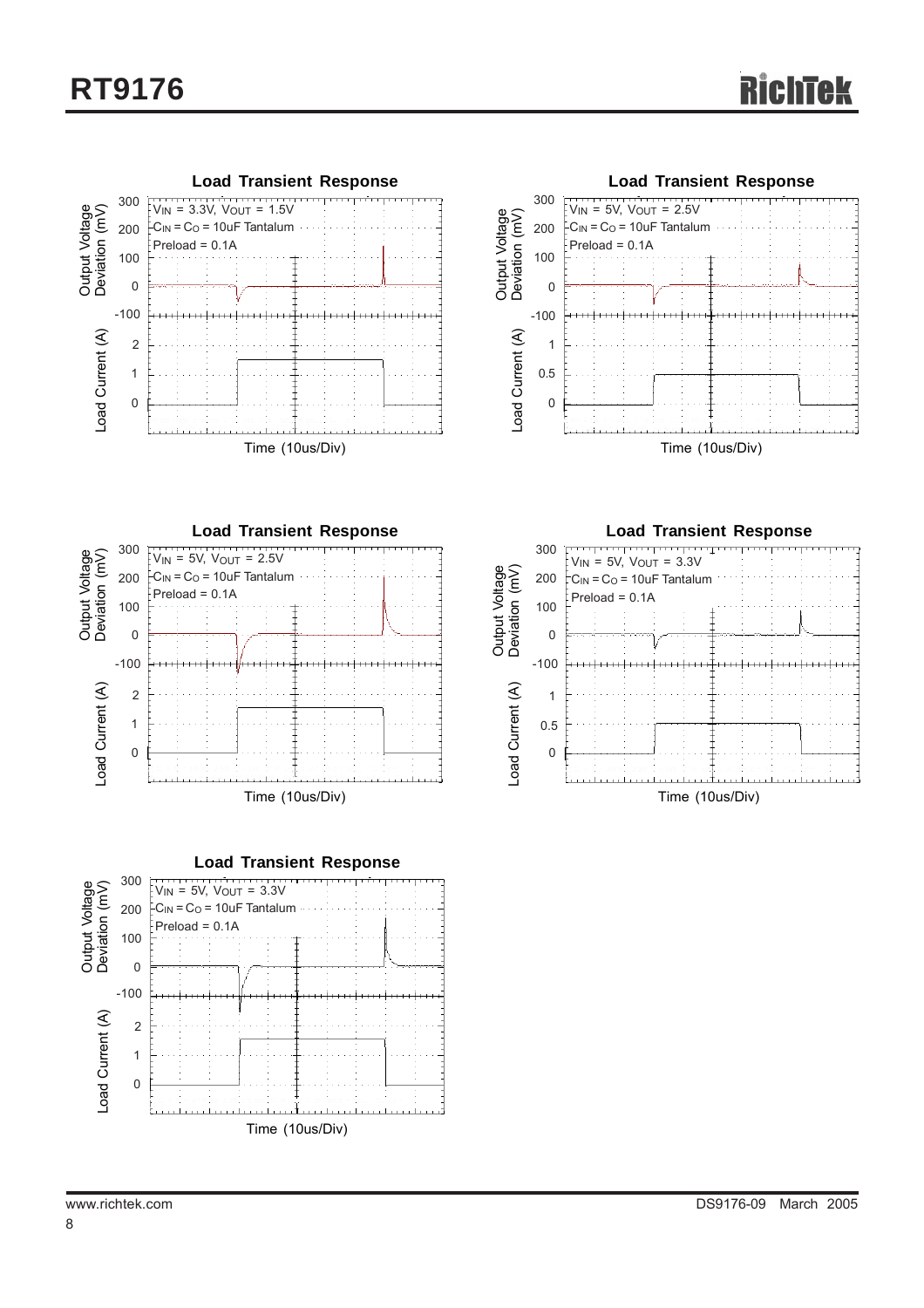### **Application Information**

#### **Output voltage adjustment**

Like most regulators, the RT9176 regulates the output by comparing the output voltage to an internally generated reference voltage. On the adjustable version as shown in Figure 4, the  $V_{REF}$  is available externally as 1.25V between  $V<sub>OUT</sub>$  and ADJ. The voltage ratio formed by R1 and R2 should be set to conduct 10mA (minimum output load). The output voltage is given by the following equation:

 $V_{\text{OUT}} = V_{\text{REF}} (1 + \frac{12}{R_1})$ 2  $\frac{\mathsf{R2}}{\mathsf{R_1}}$  ) +  $I_{\mathsf{ADJ}}$  R<sub>2</sub>

On fixed versions of RT9176, the voltage divider is provided internally.



Figure 4. Basic Adjustable Regulator

#### **Input Bypass Capacitor**

An input capacitor is recommended. A 10µF tantalum on the input is a suitable input bypassing for almost all applications.

#### **Adjust Terminal Bypass Capacitor**

The adjust terminal can be bypassed to ground with a bypass capacitor  $(C_{ADJ})$  to improve ripple rejection. This bypass capacitor prevents ripple from being amplified as the output voltage is increased. At any ripple frequency, the impedance of the  $C_{ADJ}$  should be less than R1 to prevent the ripple from being amplified:

#### $(2p * f_{RIPPLE} * C_{ADJ}) < R1$

The R1 is the resistor between the output and the adjust pin. Its value is normally in the range of 100-200Ω. For example, with R1 = 124 $\Omega$  and  $f_{RIPPLE}$  = 120Hz, the C<sub>ADJ</sub> should be  $> 11 \mu F$ .

#### **Output Capacitor**

RT9176 requires a capacitor from  $V_{\text{OUT}}$  to GND to provide compensation feedback to the internal gain stage. This is to ensure stability at the output terminal. Typically, 10µF tantalum or 50µF aluminum electrolytic is sufficient and please takes the notice of output capacitor ESR range (Figure 5).

The output capacitor does not have a theoretical upper limit and increasing its value will increase stability.  $C_{\text{OUT}}$  = 100 $\mu$ F or more is typical for high current regulator design.



#### **Region of Stable COUT ESR vs. Load Current**

Figure 5

#### **Load Regulation**

When the adjustable regulator is used (Figure 6), the best load regulation is accomplished when the top of the resistor divider (R1) is connected directly to the output pin of the RT9176. When so connected,  $R_P$  is not multiplied by the divider ratio. For Fixed output version, the top of R1 is internally connected to the output and ground pins can be connected to low side of the load.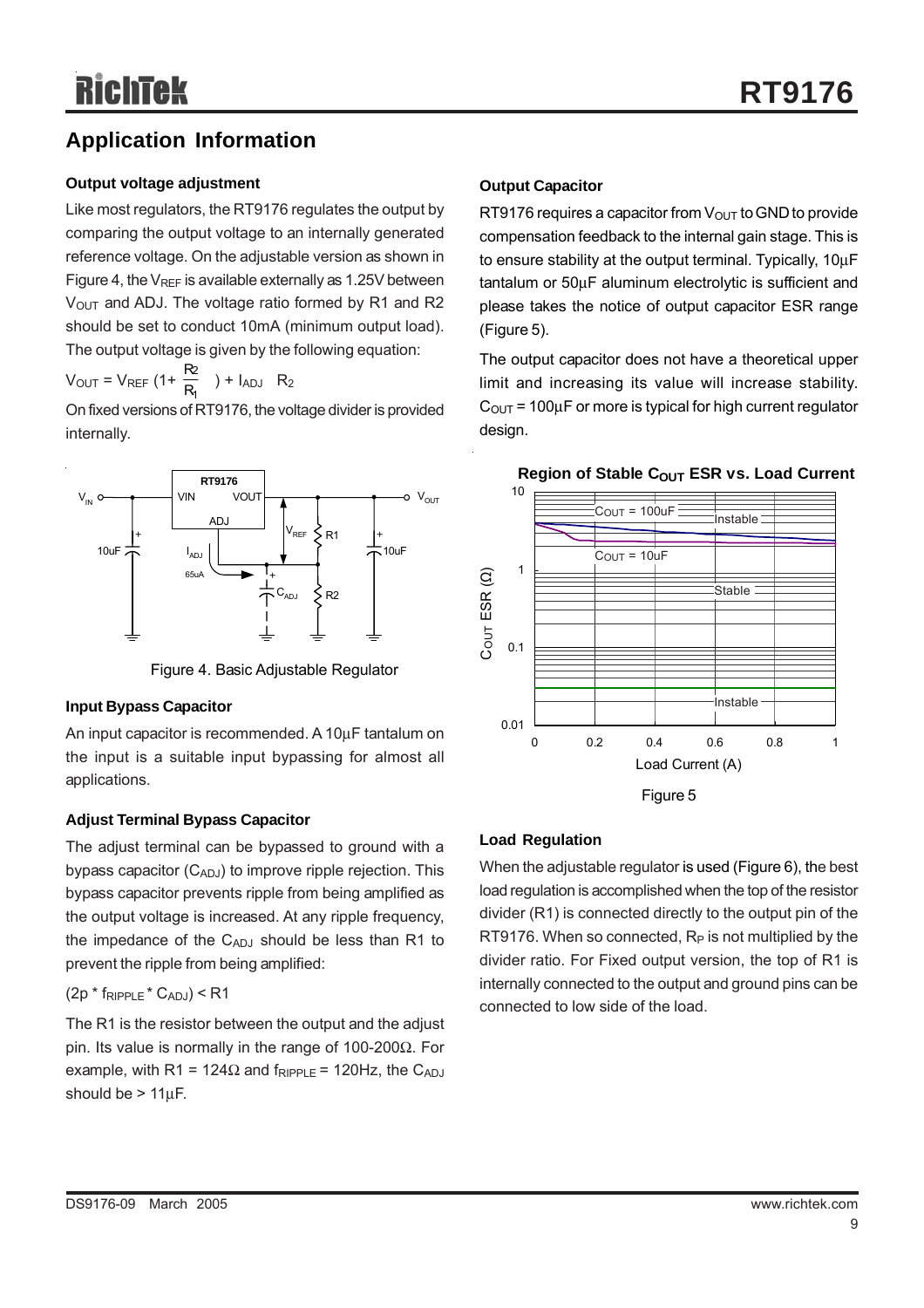

Figure 6. Best Load Regulation Using Adjustable Output **Regulator** 

#### **Thermal Protection**

RT9176 has thermal protection which limits junction temperature to 150°C. However, device functionality is only guaranteed to a maximum junction temperature of +125°C. The power dissipation and junction temperature for RT9176 are given by

 $P_D = (V_{IN} - V_{OUT})$  x  $I_{OUT}$ 

 $T_{\text{JUNCTION}} = T_{\text{AMBIENT}} + (P_{\text{D}} \times \theta_{\text{JA}})$ 

**Note: TJUNCTION MUST NOTE EXCEED 125°C** 

#### **Current Limit Protection**

RT9176 is protected against overload conditions. Current protection is triggered at typically 1.75A.

#### **Thermal Consideration**

The RT9176 series contain thermal limiting circuitry designed to protect itself from over-temperature conditions. Even for normal load conditions, maximum junction temperature ratings must not be exceeded. As mention in thermal protection section, we need to consider all sources of thermal resistance between junction and ambient. It includes junction-to-case, case-to-heat-sink interface, and heat sink thermal resistance itself.

Junction-to-case thermal resistance is specified from the IC junction to the bottom of the case directly below the die. Proper mounting is required to ensure the best possible thermal flow from this area of the package to the heat sink. The case of all devices in this series is electrically connected to the output. Therefore, if the case of the device must be electrically isolated, a thermally conductive spacer is recommended.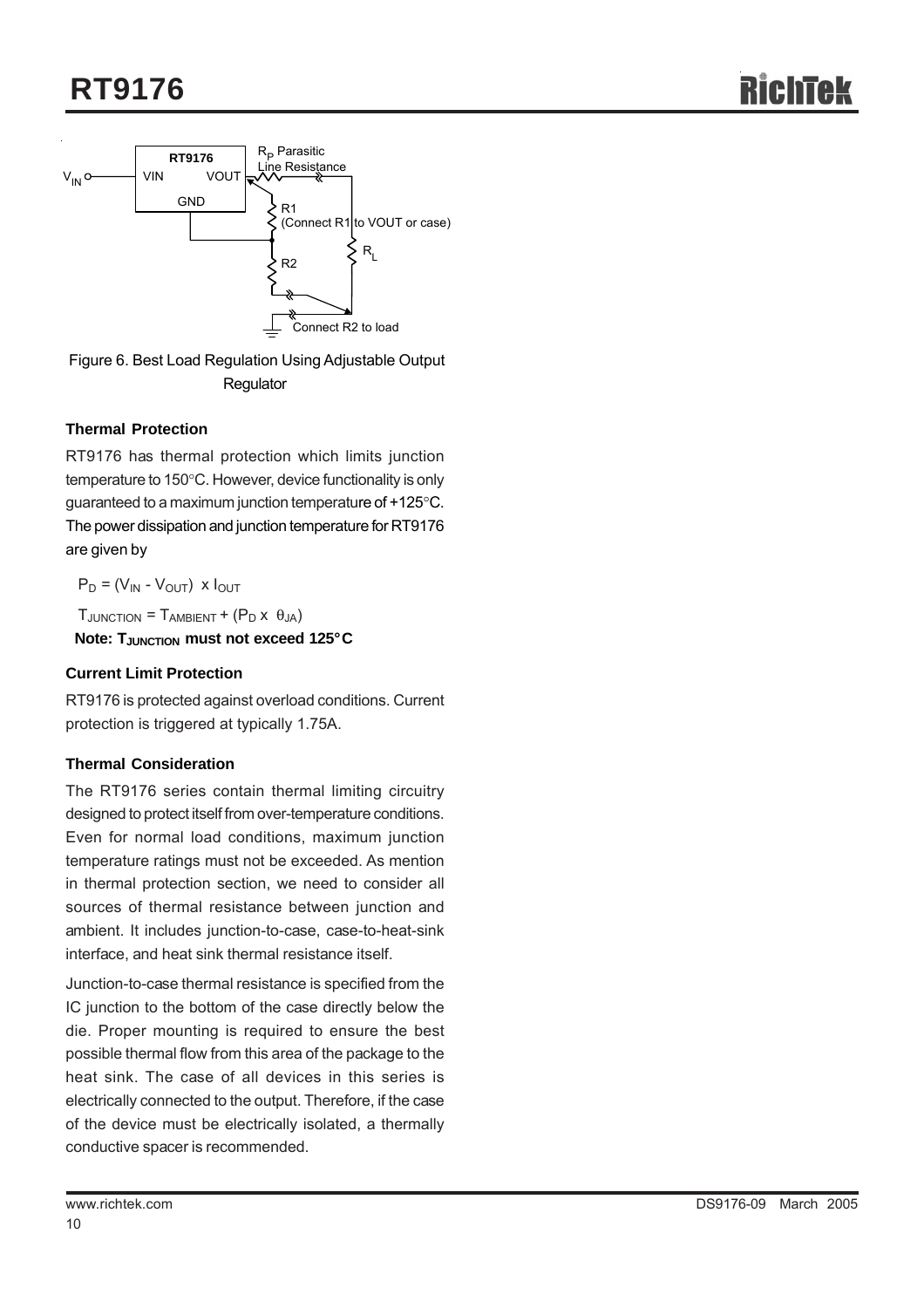# **Outline Dimension**



| Symbol | <b>Dimensions In Millimeters</b> |       | <b>Dimensions In Inches</b> |        |  |
|--------|----------------------------------|-------|-----------------------------|--------|--|
|        | Min                              | Max   | Min                         | Max    |  |
| A      | 1.450                            | 1.803 | 0.057                       | 0.071  |  |
| A1     | 0.020                            | 0.100 | 0.0008                      | 0.0047 |  |
| b      | 0.610                            | 0.787 | 0.024                       | 0.031  |  |
| В      | 3.302                            | 3.708 | 0.130                       | 0.146  |  |
| C      | 6.706                            | 7.290 | 0.264                       | 0.287  |  |
| D      | 6.299                            | 6.706 | 0.248                       | 0.264  |  |
| D1     | 2.896                            | 3.150 | 0.114                       | 0.124  |  |
| e      | 2.261                            | 2.362 | 0.089                       | 0.093  |  |
| H      | 0.229                            | 0.330 | 0.009                       | 0.013  |  |
|        | 1.550                            | 1.950 | 0.061                       | 0.077  |  |
| L1     | 0.800                            | 1.100 | 0.009                       | 0.013  |  |

**3-Lead SOT-223 Surface Mount Package**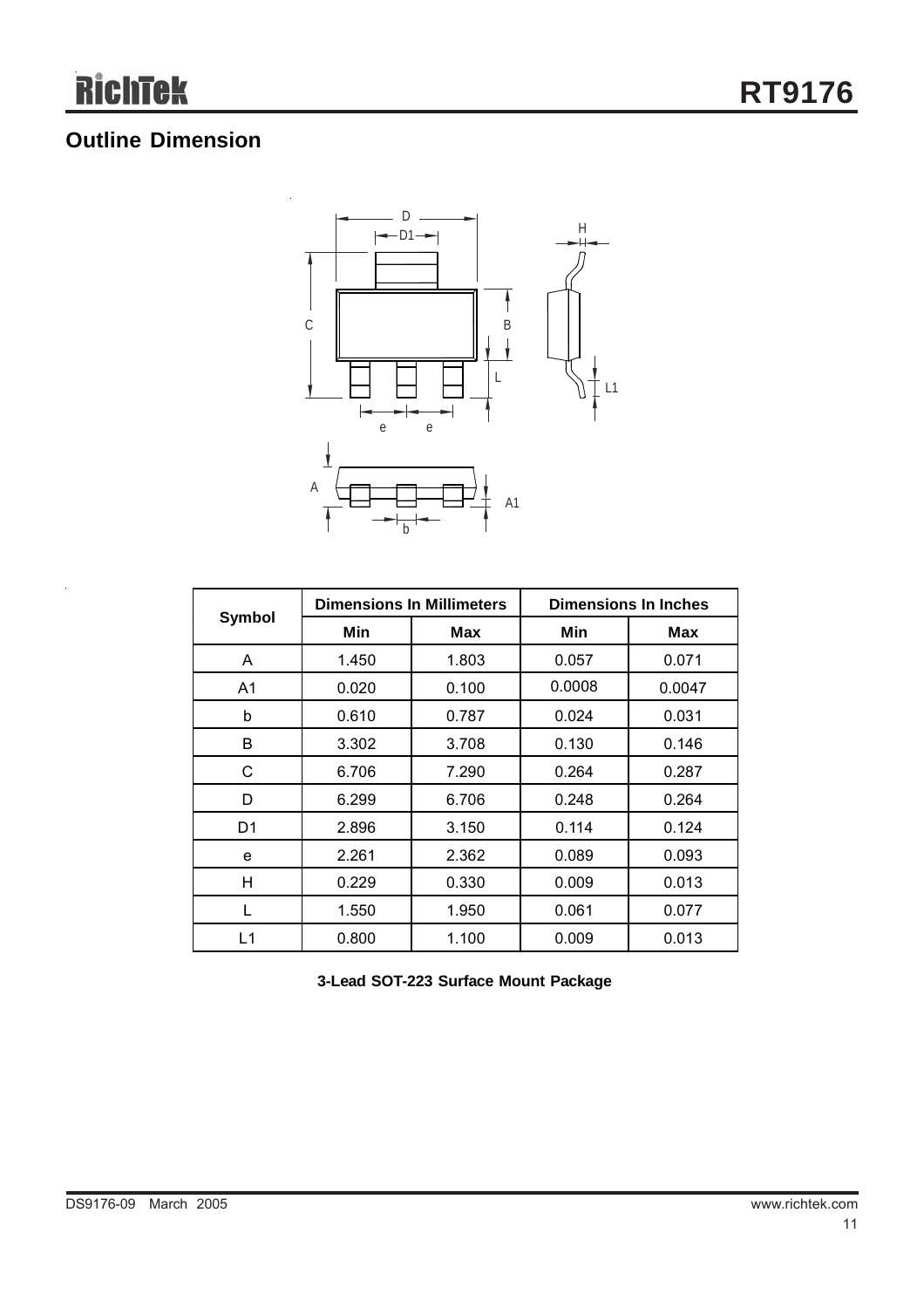



|                |                          | <b>Dimensions In Millimeters</b> | <b>Dimensions In Inches</b> |            |  |
|----------------|--------------------------|----------------------------------|-----------------------------|------------|--|
| <b>Symbol</b>  | Min<br>Min<br><b>Max</b> |                                  |                             | <b>Max</b> |  |
| A              | 2.184                    | 2.388                            | 0.086                       | 0.094      |  |
| B              | 0.889                    | 2.032                            | 0.035                       | 0.080      |  |
| b              | 0.508                    | 0.889                            | 0.020                       | 0.035      |  |
| b <sub>1</sub> |                          | 1.016 Ref.                       | 0.040 Ref.                  |            |  |
| b <sub>2</sub> | 0.457                    | 0.584                            | 0.018                       | 0.023      |  |
| C              | 0.457                    | 0.584                            | 0.018                       | 0.023      |  |
| D              | 6.350                    | 6.731                            | 0.250                       | 0.265      |  |
| D <sub>1</sub> | 5.207                    | 5.461                            | 0.205                       | 0.215      |  |
| E              | 5.334                    | 6.223                            | 0.210                       | 0.245      |  |
| e              | 2.108                    | 2.438                            | 0.083                       | 0.096      |  |
| L1             | 9.398                    | 10.414                           | 0.370                       | 0.410      |  |
| L2             | 0.508 Ref.               |                                  | 0.020 Ref.                  |            |  |
| L3             | 0.635                    | 1.016                            | 0.025                       | 0.040      |  |
| U              |                          | 3.810 Ref.                       | 0.150 Ref.                  |            |  |
| V              | 3.048 Ref.               |                                  | 0.120 Ref.                  |            |  |
| R              | 0.200                    | 0.850                            | 0.008                       | 0.033      |  |
| S              | 2.500                    | 3.400                            | 0.098                       | 0.134      |  |
| T              | 0.500                    | 0.850                            | 0.020                       | 0.033      |  |

**3-Lead TO-252 Surface Mount Package**